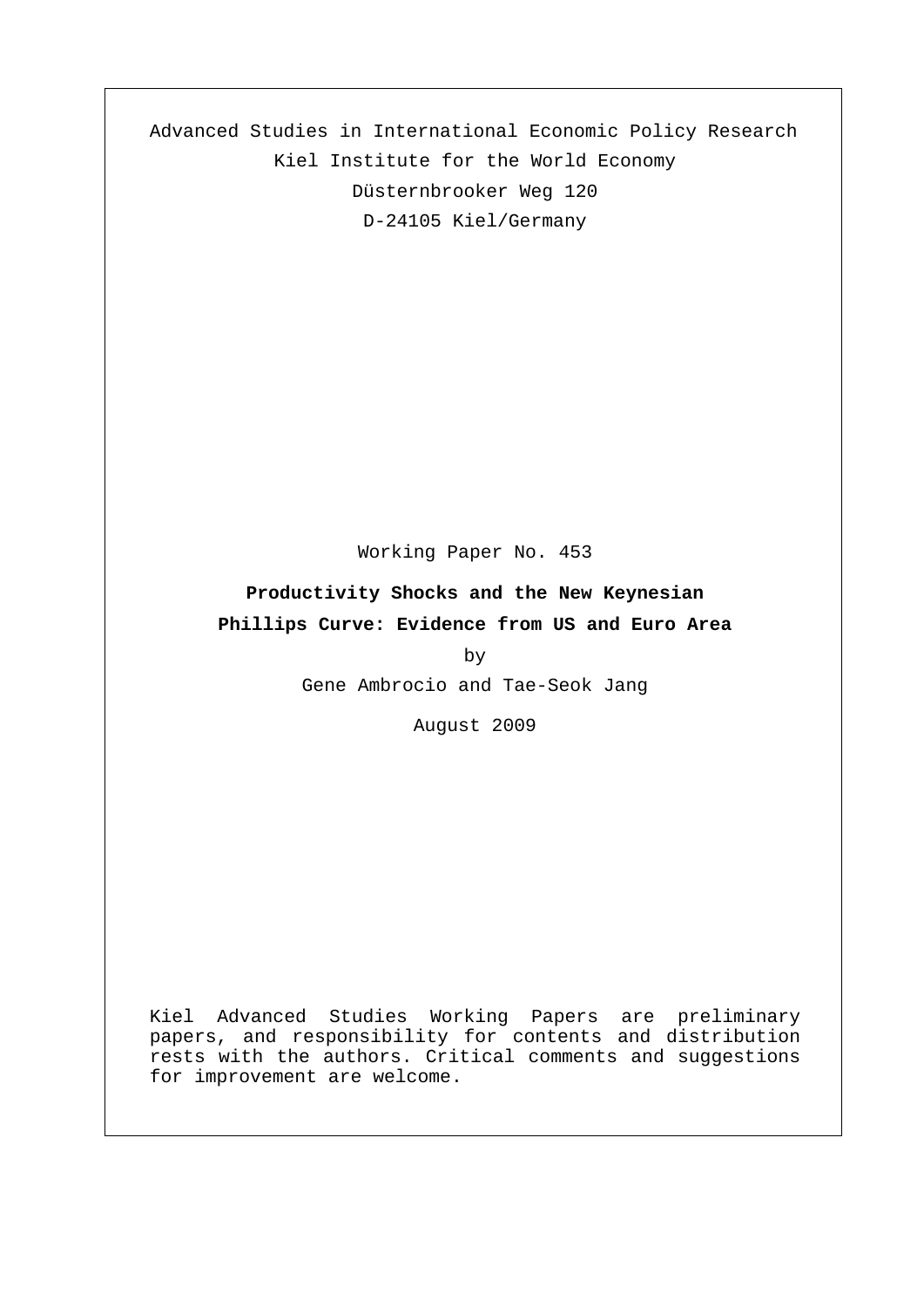# Productivity Shocks and the New Keynesian Phillips Curve: Evidence from US and Euro Area <sup>∗</sup>

Gene Ambrocio† and Tae-Seok Jang†

August 2009

#### Abstract

This paper seeks to understand dynamics of inflation and marginal cost (labor share) in models that account for the inclusion of productivity shocks in standard New Keynesian Phillips Curve (NKPC). The question of interest is on the empirical importance of and whether productivity shocks shift the Phillips curve using U.S. and Euro area data. Highlighting the inclusion of productivity growth, we employ a hybrid model specification augmented with a productivity term. The model is estimated using the Generalized Method of Moments (GMM) following Gali and Gertler (1999). Our main finding is that a simple extension of the baseline and hybrid models using more recent data (2006:Q4 for the US and 2005:Q4 for the Euro area) yield less convincing results than the previous literature. Furthermore, our estimation results provide some support for the inclusion of productivity growth particularly for the US. We conclude that a better understanding of the inflation-unemployment tradeoff requires accounting for shifts in the Phillips Curve due to productivity shocks.

*JEL Classification: E24, E31, J3*

*Keywords: New Keynesian, Phillips Curve, Productivity Growth, GMM*

<sup>∗</sup>We acknowledge the hospitality provided by the Institute for the World Economy in Kiel. We are very thankful to Mewael Tesfaselassie and Steffen Ahrens for helpful comments. We also thank Harmen Lehment and the participants of the ASP conference for helpful comments and suggestions. The usual disclaimers apply.

<sup>†</sup>Both authors are post-graduate students at The Kiel Institute for the World Economy, Advanced Studies Program in International Economic Policy Research, Dusternbrooker Weg 148, 24105 Kiel, Germany. This paper represents the personal views of the authors.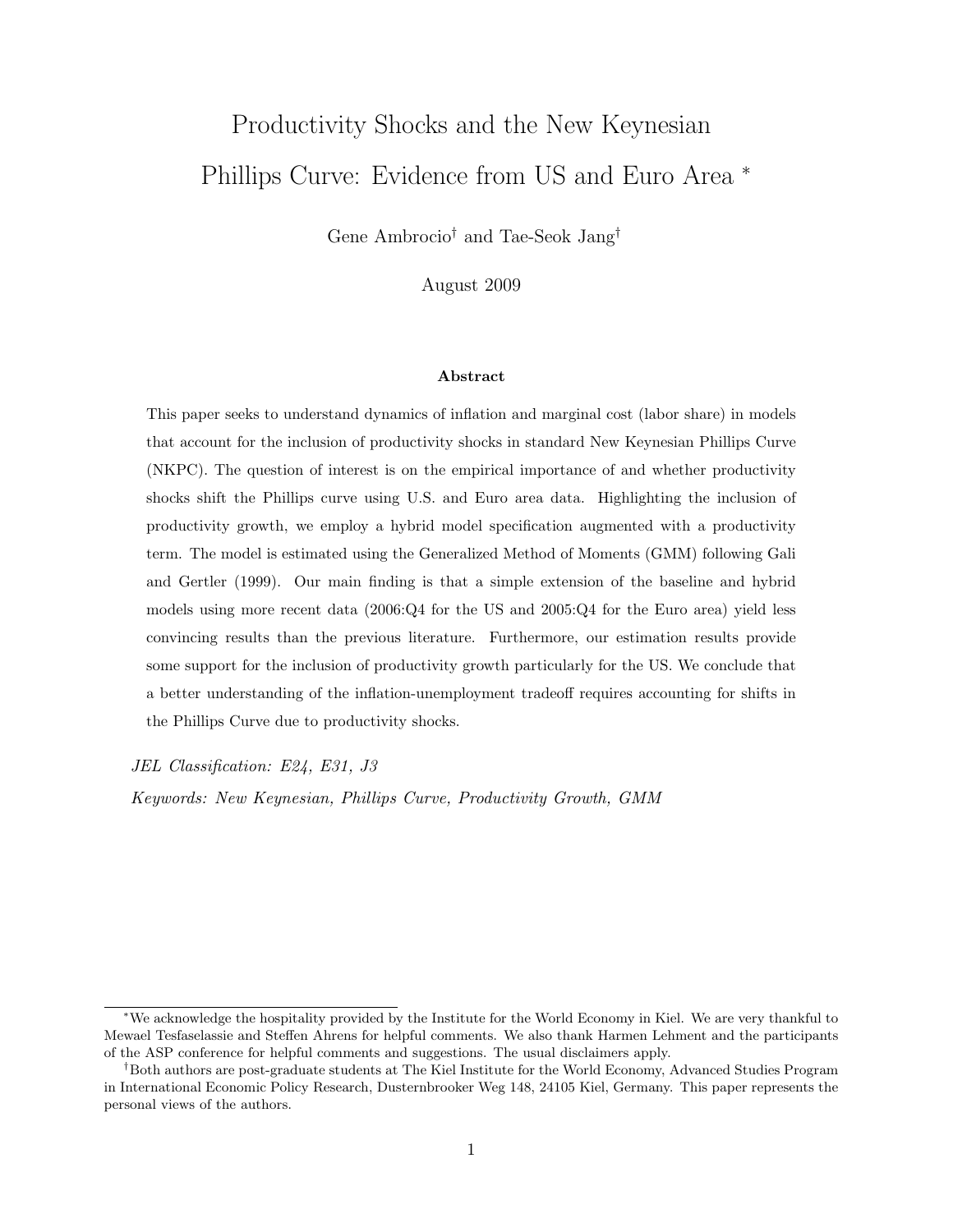#### 1 Introduction

Much of the recent literature on the relationship between real economic activity and inflation has focused on the New Keynesian Phillips Curve (NKPC). It departs from the "old" Phillips curve in that it is forward-looking and has more rigorous micro-foundations. A stream of literature beginning with the paper by [Gali and Gertler \(1999\)](#page-12-0) utilize labor's share of income as a proxy for real marginal cost and thus the driver for inflation. In attempts to better fit the data, the "workhorse" Phillips curve, with a forward-looking term for inflation expectations and a demand-side pressures component (real marginal cost or excess demand) are commonly modified into hybrid models featuring a backward-looking (lagged-inflation) component. These models have been empirically tested with some success as in [Gali and Gertler \(1999](#page-12-0)) and [Gali et al. \(2001](#page-12-1)) for US and EU data respectively. [Rudd and Whelan \(2005,](#page-13-0) [2007](#page-13-1)) also tested these models but have contentions with regard to the degree of forward- as against backward-looking behavior exhibited in the empirical results.

However, more recent extensions of these models incorporating updated data have been less successful. In this light, there seems to be a need to return to frameworks which incorporate supplyside factors. In particular, this paper is concerned with testing the NKPC with a productivity shock, in effect unifying two streams of literature - one which proposes the use of unit labor costs and another which emphasizes the importance of supply side factors in inflation dynamics by including productivity shocks. The objective of this paper is to empirically verify whether a simple "hybrid" specification featuring productivity shocks using a modified version of Gali and Gertler (1999) works well with the data. This framework, in a similar vein as Gordon's Triangle  $(1997)^{1}$ and [Blanchard and Gali \(2007](#page-12-2)), incorporates supply-side inflationary pressures.

A cursory review of inflation and unemployment data does suggest some shifting in the Phillips curve from supply side pressures (Figure 1). Following the series of oil price shocks in the 60s and 70s, inflation in the U.S. took a turn towards a gradual slowdown in the 1980s. Thereafter, despite a brief resurgence at the turn of the decade, inflation and unemployment continue to trend downwards into the "Goldilocks Economy" of the latter 1990s (the New Economy). On the other hand, looking at productivity growth, one can also picture a story of a slowdown in productivity growth up until the 1980s after which the U.S. economy experienced several surges in productivity growth before spiraling down shortly after the beginning of the new millennium. A less convincing but similar story is also apparent in the Euro area. After the supply shocks of the 1970s, we also see a drop in inflation in the 1980s despite moderate unemployment.

<sup>1</sup>Gordon's "Triangle" framework suggest a Phillips curve with three components: lagged inflation (inertia), supply shocks, and demand shocks. This empirical specification is open to several theoretical interpretations. For instance, both adaptive expectations and rational expectations arguments may be used to explain for the presence of the lagged inflation term.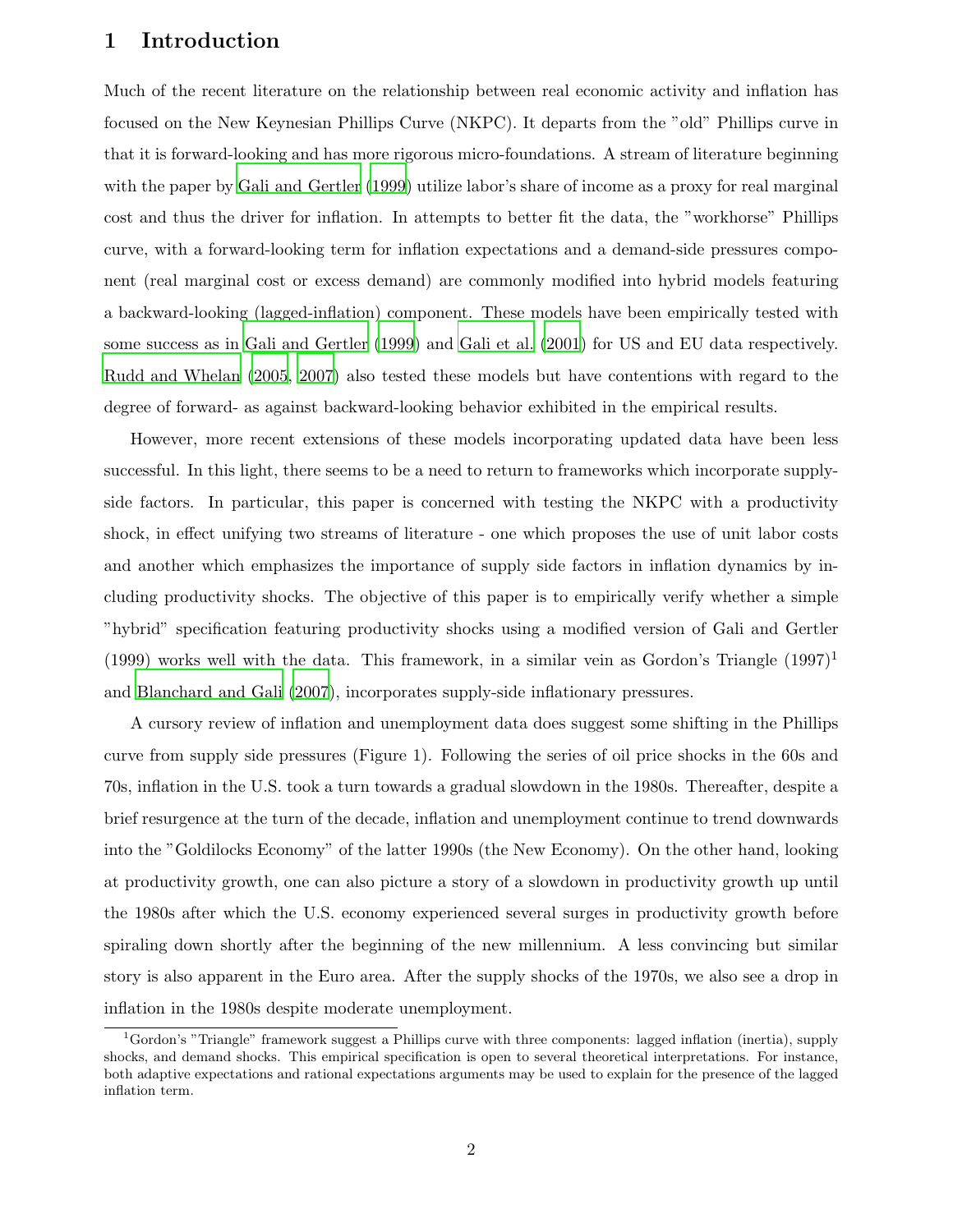

Figure 1: Inflation/unemployment and productivity growth in the US (upper panels) and Euro area (lower panels)

The rest of the paper proceeds as follows: Section 2 provides a model of the NKPC with productivity shocks. Sections 3 follows with a brief discussion on the labor share based Phillips curve. Section 4 presents the results of estimating the NKPC with productivity shock using the Generalized Method of Moments (GMM). Finally, Section 5 concludes the paper with a summary of our findings.

## 2 The Model

Following [Gali \(2008](#page-12-3)), we derive the NKPC with productivity shocks. Our model applies some modifications in the supply side. It emphasizes the effect of productivity shocks on inflation dynamics.

#### 2.1 The demand block

We assume aggregated households with time separable preferences and a constant discount factor  $β$ . Expected present discounted value of utility is given by:

$$
U_t(C,N) \equiv E_t \sum_{j=0}^{\infty} \beta^j \left[ \frac{C_{t+j}^{1-\gamma}}{1-\gamma} - \frac{N_{t+j}^{1+\phi}}{1+\phi} \right]
$$
(1)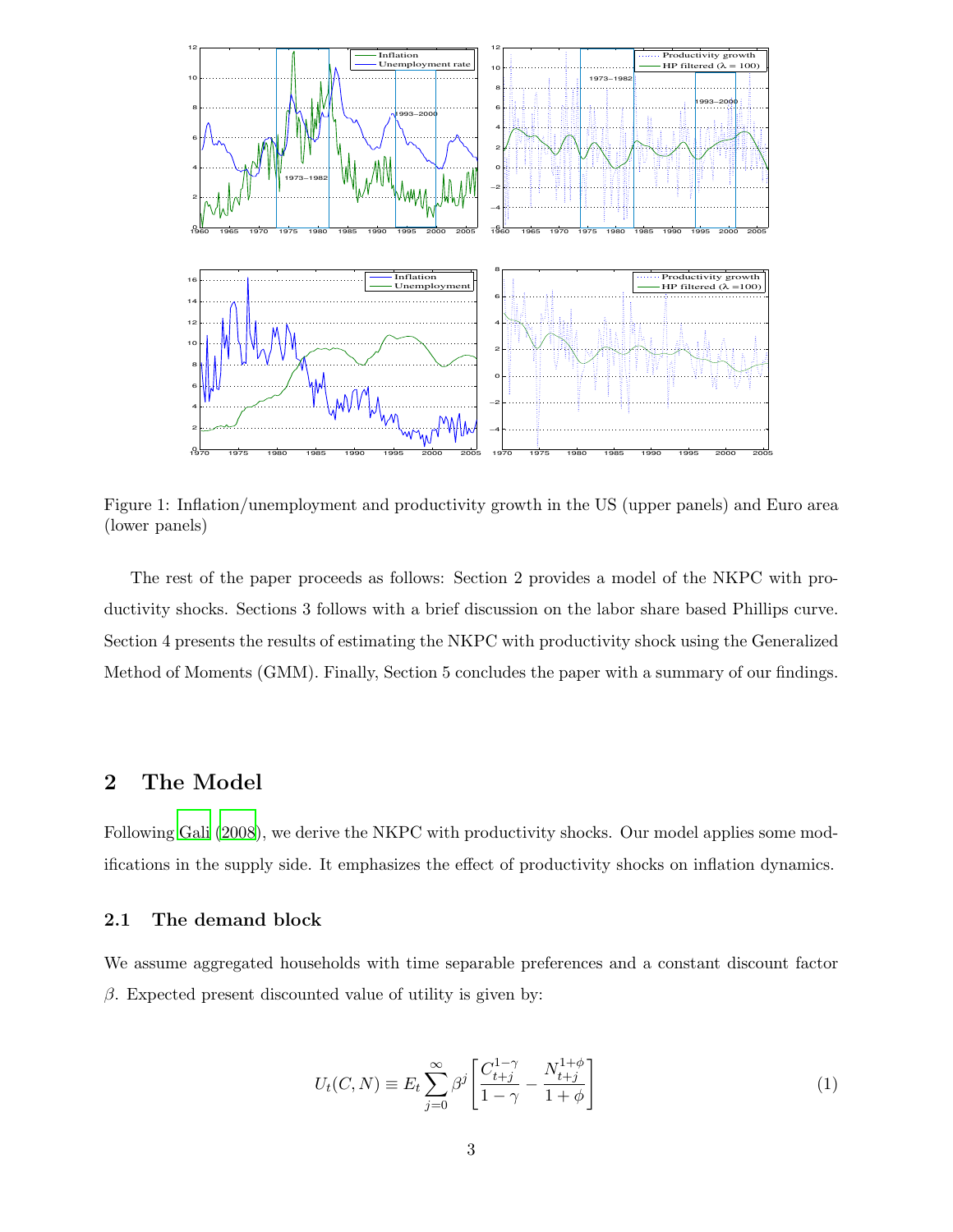where  $C$  is composite consumption and  $N$  is employment. The composite consumption good that enter the household's utility function is defined as:

$$
C_t = \left[ \int_0^1 c_{jt}^{\frac{\theta - 1}{\theta}} dj \right]^{\frac{\theta - 1}{\theta}}, \qquad \theta > 1 \tag{2}
$$

where  $\theta$  is the price elasticity of demand for the individual goods. From cost minimization of buying  $c_t$ , demand for good j is as follows:

$$
C_t(j) = \left(\frac{p_t^*(j)}{p_t}\right)^{-\theta} C_t \tag{3}
$$

where  $p_t$  is the aggregate price level and  $p_t^*(j)$  the optimal reset price of good j.

#### 2.2 The supply block

Each generic firm j produces a single differentiated good (monopolistic competition). A firm has the following diminishing returns production function:

$$
Y_t(j) = A_t N_t(j)^{1-\alpha} \tag{4}
$$

where  $A_t$  denotes productivity at time, t. Then the firm maximizes the expected discount profit:

$$
\max_{p_t^*(j)} E_t \sum_{i=0}^{\infty} (\beta \theta_p)^i \left[ p_t^*(j) Y_{t+i}(j) - T C_{t+i}(j) \right] \tag{5}
$$

where  $TC_{t+i}(j) = MC_{t+i}(j)Y_{t+i}(j)$ . And  $Y_{t+i}(j) = \begin{pmatrix} p_t^*(j) \\ p_t^*(j) \end{pmatrix}$  $\overline{p_t}$  $\setminus$   $^{-\theta}$  $Y_{t+i}$  in the equilibrium. Following Calvo, we assume that firms reset prices with a probability of  $1 - \theta_p$  in each period, independently of the time elapsed since the last adjustment. Then the maximization leads to the optimal reset price as a function of expected discount marginal cost and mark-up:

$$
p_t^*(j) = \frac{\theta}{\theta - 1} \frac{E_t \sum_{i=0}^{\infty} (\beta \theta_p)^i M C_{t+i}(j) Y_{t+i}(j)}{E_t \sum_{i=0}^{\infty} (\beta \theta_p)^i Y_{t+i}(j)}
$$
(6)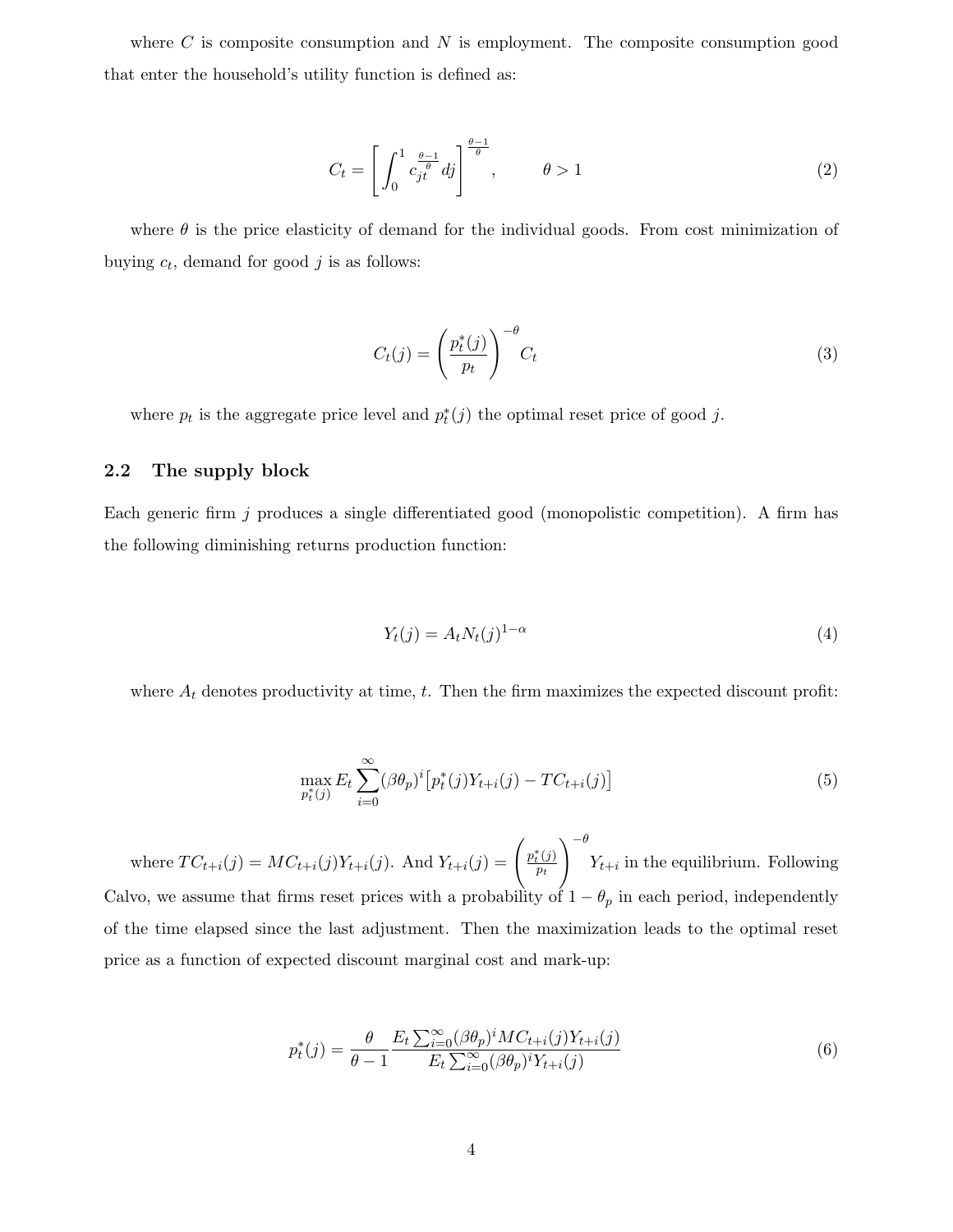We log-linearize equation (6) around the steady state, then the optimal reset price is given by:

$$
\widetilde{p_t^*(j)} = (1 - \beta \theta_p) E_t \sum_{i=0}^{\infty} (\beta \theta_p)^i \widetilde{mc_{t+i}(j)}
$$
\n(7)

where  $\widetilde{p_t^*(j)}$  and  $\widetilde{mc_{t+i}(j)}$  are log-linearized optimal reset price and marginal cost of individual firm, j. Firms cost minimization results in the following marginal cost equation:

$$
MC_t(j) = \frac{W_t}{1-\alpha} \frac{N_t(j)}{Y_t}
$$
  
= 
$$
\frac{W_t}{1-\alpha} \left[ \left( \frac{p_t^*(j)}{p_t} \right)^{-\theta} Y_t \right]^{\frac{\alpha}{1-\alpha}}
$$
  
= 
$$
\frac{W_t}{1-\alpha} \frac{N_t}{Y_t} \left( \frac{p_t^*(j)}{p_t} \right)^{\frac{-\theta\alpha}{1-\alpha}} A_t^{\frac{1}{1-\alpha}}
$$
 (8)

Denote the average marginal cost as  $\frac{W_t}{1-\alpha}$  $N_t$  $\frac{N_t}{Y_t} = MC_t^{AV}$  and by the log-linearization, we get the following equation:

$$
\widetilde{mc_t(j)} = \widetilde{mc_t^{AV}} - \frac{\theta \alpha}{1 - \alpha} (\widetilde{p_t^*(j)} - \widetilde{p_t}) - \frac{a_t}{1 - \alpha} \tag{9}
$$

Plugging equation (9) into (7) leads to the following optimal reset price:

$$
\widetilde{p_t^*(j)} = \frac{(1-\alpha)(1-\beta\theta_p)}{1+\alpha(\theta-1)} E_t \sum_{i=0}^{\infty} (\beta\theta_p)^i \left( \widetilde{mc_{t+i}^{AV}} + \frac{\theta\alpha}{1-\alpha} \widetilde{p_{t+i}} - \frac{a_t}{1-\alpha} \right)
$$
(10)

With Calvo pricing, the forward looking Phillips curve with productivity is derived as follows (see Appendix for the details):

$$
\widetilde{\pi}_t = \beta E_t \widetilde{\pi_{t+1}} + \frac{(1 - \beta \theta_p)(1 - \theta_p)(1 - \alpha)}{\theta_p(1 + \alpha(\theta - 1))} m c_t^{\text{real} A V} - \frac{(1 - \beta \theta_p)(1 - \theta_p)}{\theta_p(1 + \alpha(\theta - 1))} a_t \tag{11}
$$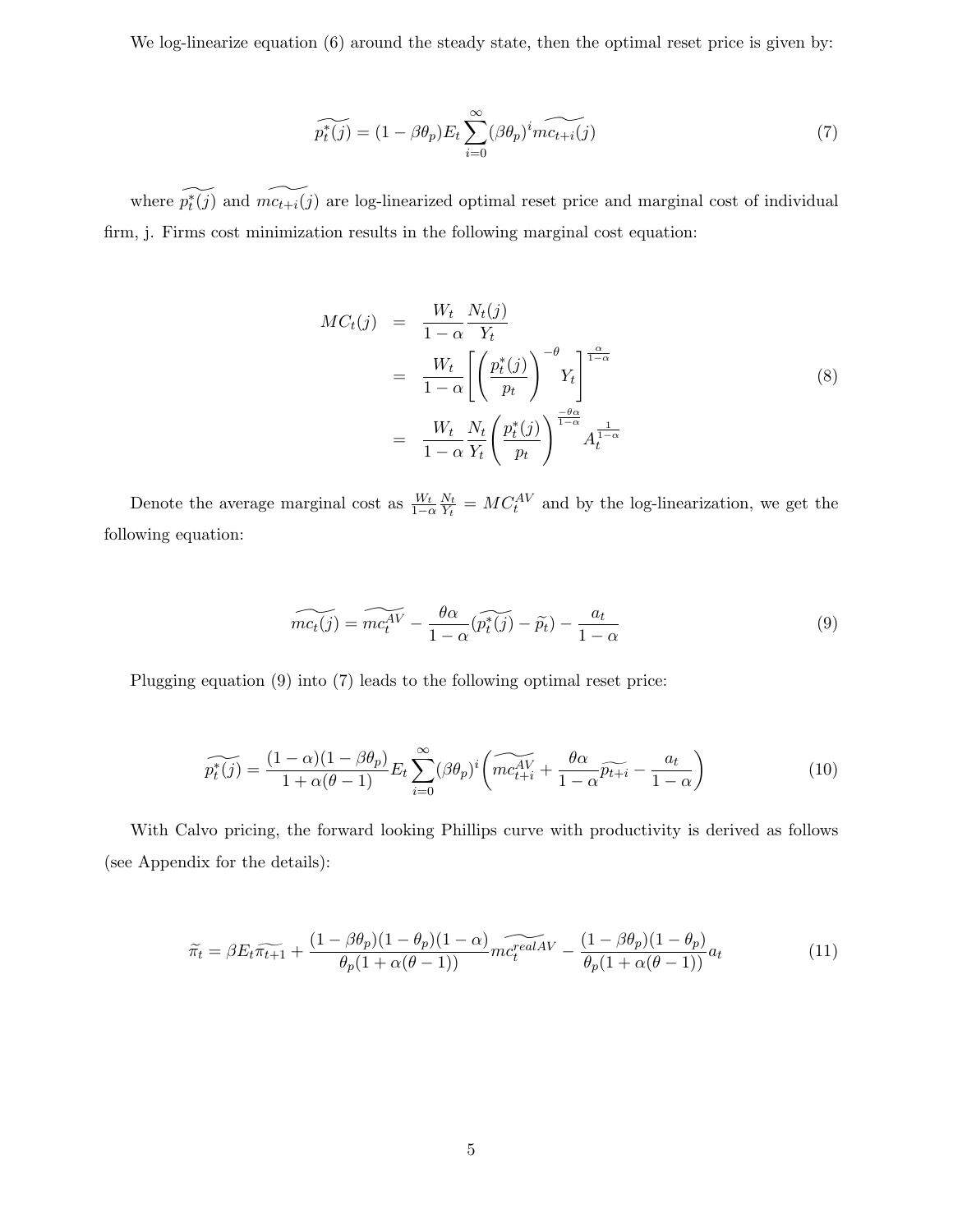#### 3 The Labor Share Based NKPC

By and large, empirical work on the NKPC uses either real marginal cost or excess demand as the source of (demand-side) inflationary pressures<sup>2</sup>. Largely due to the inability of earlier models of the NKPC to accurately depict inflation dynamics using output gap measures a stream of empirical work utilize labor's share of income as a proxy for real marginal cost. One interpretation is that marginal cost is more closely correlated with inflation than the output gap.<sup>3</sup> Behind these assertions are the observed inertia in both inflation and labor's share of income which is not present in estimates of the output gap and is complicated by the difficulties that arise in the estimation of potential output necessary for determining the output gap.

However, in response to criticisms that a purely forward-looking Phillips curve does not capture inflation inertia in a more structural manner, hybrid versions of the NKPC have been put forward and empirically tested. These allow for inflation dynamics to have both a backward- and forwardlooking component.

In this specification, some fraction of inflation is attributed to past inflation and the rest to expectations of future inflation. Empirical results from estimations of such hybrid models have polarized research into those that suggest that a purely forward-looking NKPC is at least a good first approximation of inflation dynamics as in [Gali and Gertler \(1999\)](#page-12-0) for the US, [Gali et al. \(2001\)](#page-12-1) for the Euro area, and Muto (2008) for Japan. against those that propose that the quantitative fit of such hybrid versions of NKPCs are largely due to the backward-looking component [\(Rudd and Whelan 2005,](#page-13-0) [2007\)](#page-13-1). Other works have also shown mixed evidence for a host of country cases [\(Jondeau and Bihan](#page-12-4) [2005\)](#page-12-4).

Previous exercises at estimating the labor share based Phillips curve using GMM have had varied results  $(Table 1)^4$ . It should be noted that for models which use the labor share as driving force, three basic sets of instruments are used with varying lags of either two or four periods. These studies empirically validate the use of labor share as the driving force for inflation in both the US and EU-wide data. However, a simple extension of the baseline and hybrid model using more recent data (2006:Q4 for the US and 2005:Q4 for the Euro area) yield less convincing results.

<sup>2</sup>For a more complete discussion on the evolution of the Phillips Curve literature, see [Gordon \(2008](#page-12-5)) and [Karanassou. M. and Snower \(2008b](#page-13-2))

<sup>&</sup>lt;sup>3</sup>However, Neiss and Nelson (2002) claim that marginal cost and the output gap are closely relate once the output gap is measured in a manner consistent with theory.

<sup>&</sup>lt;sup>4</sup>All estimations use quarterly data on logged GDP deflator for the U.S. and Euro area unless otherwise stated. Reported results for hybrid models are for unrestricted inflation parameters (not necessary to sum to unity). The variable  $s_t$  refers to labor share,  $u_t$  is unemployment, and  $v_t$  is producer prices.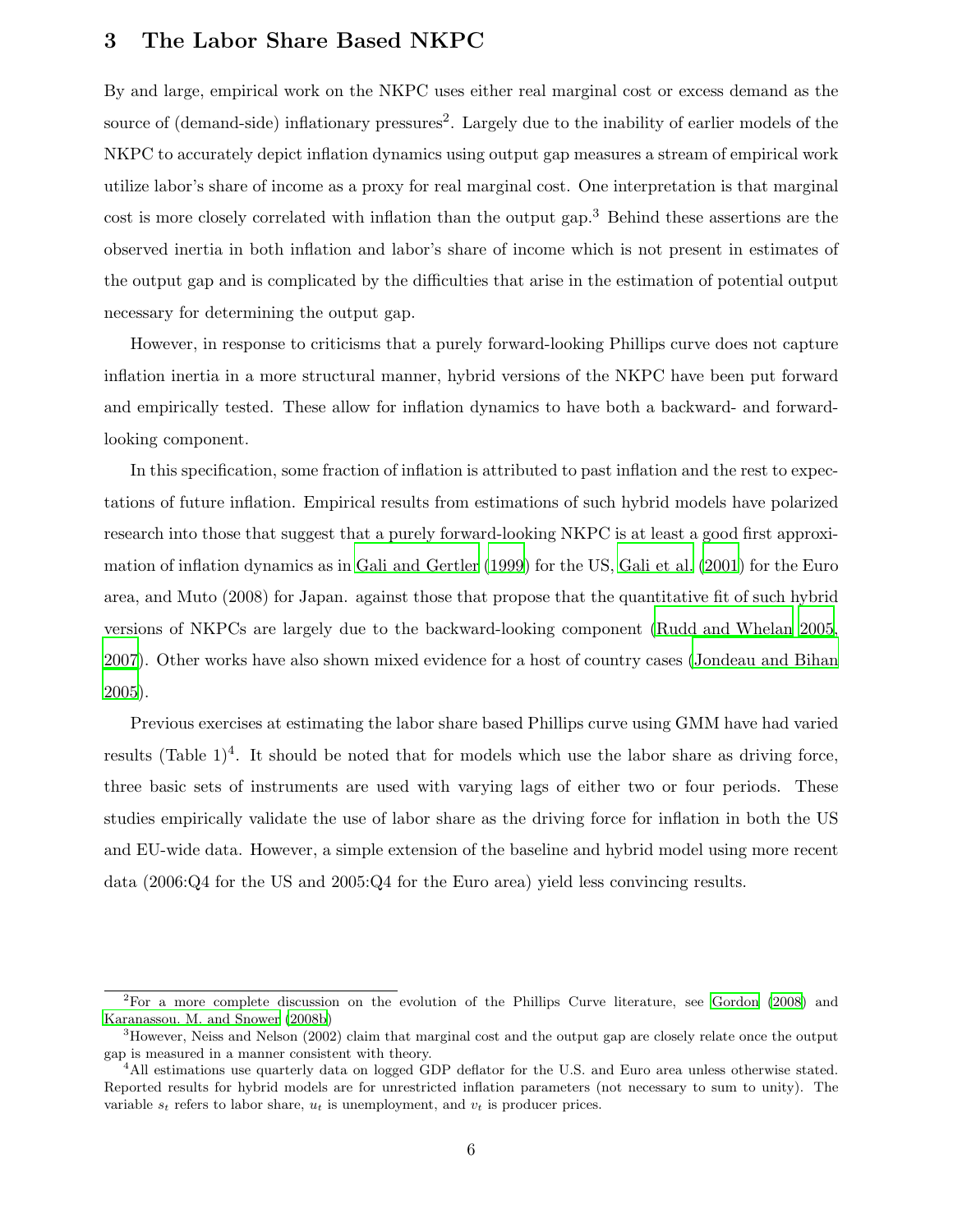|                      |           | Table 1: Selected GMM estimates on U.S. and Euro Area           |                                                                        |  |  |  |
|----------------------|-----------|-----------------------------------------------------------------|------------------------------------------------------------------------|--|--|--|
| Authors              |           | Model and Estimation results                                    | Instrument list                                                        |  |  |  |
| Gali and             | <b>US</b> | Baseline model:                                                 | Four lags each of inflation, labor share, output gap,                  |  |  |  |
| Gertler(1999)        |           | $\pi_t = 0.023s_t + 0.942\pi_{t+1}$                             | interest spread, wage inflation, and commodity price                   |  |  |  |
|                      |           | Hybrid model:                                                   |                                                                        |  |  |  |
|                      |           | $\pi_t = 0.037s_t + 0.682\pi_{t+1} + 0.252\pi_{t-1}$            |                                                                        |  |  |  |
| Gali, Gertler and    | <b>US</b> | Baseline model:                                                 | Four lags of inflation, two lags each of labor share,                  |  |  |  |
| $Lopez-Salido(2001)$ |           | $\pi_t = 0.25s_t + 0.924\pi_{t+1}$                              | detrended output, and wage inflation                                   |  |  |  |
|                      |           | Hybrid model:                                                   |                                                                        |  |  |  |
|                      |           | $\pi_t = 0.026s_t + 0.61\pi_{t+1} + 0.339\pi_{t-1}$             |                                                                        |  |  |  |
|                      | Euro      | Baseline model:                                                 | Five lags of inflation, two lags each of labor share,                  |  |  |  |
|                      |           | $\pi_t = 0.088s_t + 0.914\pi_{t+1}$                             | detrended output, and wage inflation                                   |  |  |  |
|                      |           | Hybrid model                                                    |                                                                        |  |  |  |
|                      |           | $\pi_t = 0.018s_t + 0.877\pi_{t+1} + 0.025\pi_{t-1}$            |                                                                        |  |  |  |
| Jondeau and          | <b>US</b> | $\overline{\pi_t} = 0.009s_t + 0.677\pi_{t+1} + 0.318\pi_{t-1}$ | Four lags each of inflation, labor share,                              |  |  |  |
| Bihan(2005)          | Euro      | $\pi_t = 0.000s_t + 0.608\pi_{t+1} + 0.387\pi_{t-1}$            | short-term interest rate                                               |  |  |  |
| Rudd and             | <b>US</b> | Unrestricted $\beta$ :                                          | Same as Gali and $Gertler(1999)$                                       |  |  |  |
| Whelan $(2005)$      |           | $\pi_t = 0.01 \sum_{i=1}^{12} (0.891)^{i} s_{t+1}$              |                                                                        |  |  |  |
|                      |           | $+(0.891^{13}(\pi_{i+13}-\pi_{i+12-i}+0.793\pi_{t-1}))$         |                                                                        |  |  |  |
|                      |           | Restricted $\beta = 0.95$ :                                     |                                                                        |  |  |  |
|                      |           | $\pi_t = 0.008 \sum_{i=1}^{12} (0.95)^i s_{t+1}$                |                                                                        |  |  |  |
|                      |           | + $0.95^{13}(\pi_{i+13} - \pi_{i+12-i} + 0.752\pi_{t-1})$       |                                                                        |  |  |  |
| Rudd and             | <b>US</b> | Instrument set 1:                                               | Set 1: modified Gali and Gertler (1999) to two lags                    |  |  |  |
| Whelan(2007)         |           | $\pi_t = 0.042s_{t1} + 0.475\pi_{t+1} + 0.486\pi_{t-1}$         |                                                                        |  |  |  |
|                      |           | Instrument set 2:                                               | Set 2: same as Gali, Gertler and Lopez-Salido $(2001)$                 |  |  |  |
|                      |           | $\pi_t = 0.032s_{t1} + 0.535\pi_{t+1} + 0.44\pi_{t-1}$          |                                                                        |  |  |  |
|                      |           | Instrument set 3:                                               | Set 3: two lags of Gali, Gertler and Lopez-Salido(2001)                |  |  |  |
|                      |           | $\pi_t = 0.036s_{t1} + 0.516\pi_{t+1} + 0.452\pi_{t-1}$         |                                                                        |  |  |  |
| Lawless and          | Euro      | $\pi_t = 0.0229s_t + 0.840\pi_{t+1}$                            | Same as Gali, Gertler and Lopez-Salido(2001) <sup><math>a</math></sup> |  |  |  |
| Whelan(2007)         |           |                                                                 |                                                                        |  |  |  |

 $^a$ Output gap estimates are derived from time-trend and its square.

 $\mathcal{L}$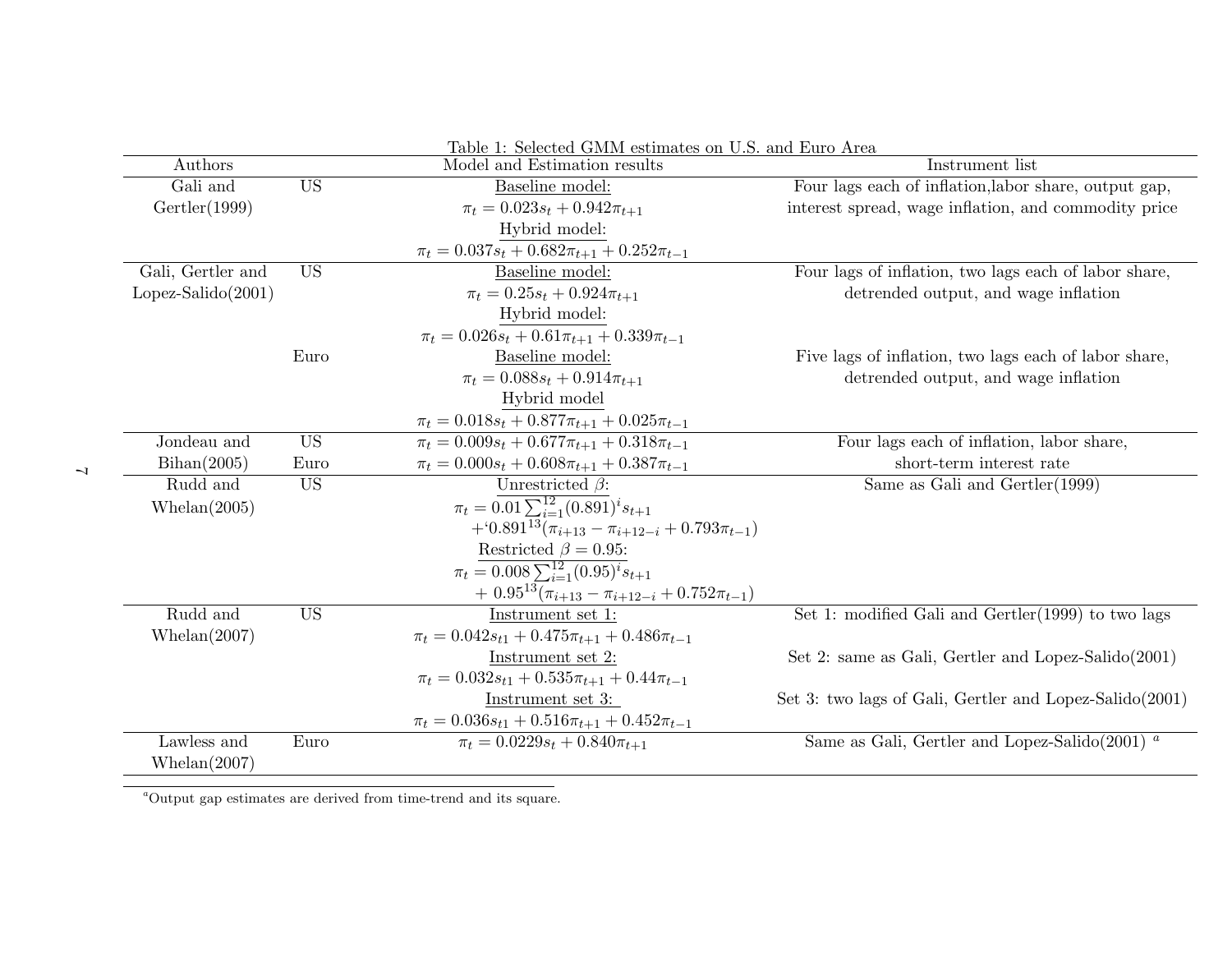In the GMM estimation, the moment conditions are derived from the orthogonality condition under rational expectations. The error in the forecast of  $\pi_{t+1}$  is uncorrelated with information dated t and earlier. There are 2 or 3 parameters to be estimated with the set of instruments  $(z_t)$  from [Gali and Gertler \(1999\)](#page-12-0), [Gali et al. \(2001](#page-12-1)), and [Rudd and Whelan \(2007\)](#page-13-1):

$$
E_t[(\pi_t - \beta E_t \pi_{t+1} - \lambda s_t)z_t] = 0
$$
\n(12)

For the instrument set of U.S and Euro area data, we present the results using Rudd and Whelan (Set 3 in Table 1)<sup>5</sup>. Note here that inflation is in terms of the total implicit GDP deflator (index  $2000 = 100$ ) and the labor income share is used as a proxy for deflated unit labor cost (nonfarm buisness). Wage inflation is computed from compensation per hour in the nonfarm business sector (BLS, 1992=100). All data are quarterly for the US over the period 1960:1 - 2006:4. Data for the EU-wide regressions are taken from the updated Area Wide Model [\(Fagan et al. 2001\)](#page-12-6) following the previous papers. We use the same variable definitions as in [Gali et al. \(2001](#page-12-1)). The figures begin on 1970:Q1 and have been updated up to 2005:Q4. In the baseline forward looking Phillips curve, the estimates for the U.S and Euro area is as follows:

$$
\begin{aligned}\n\text{U.S}: \qquad & \pi_t = 0.9905 E_t \{\pi_{t+1}\} + 0.0125 s_t \\
&\qquad (0.0108) \qquad (0.0212) \\
\text{Euro Area}: \qquad & \pi_t = 1.0059 E_t \{\pi_{t+1}\} + 0.0029 s_t \\
&\qquad (0.0127) \qquad (0.0076)\n\end{aligned}
$$

Clearly, the baseline model does not fit the updated data set for both the U.S and Euro area.

$$
\pi_t = \alpha \pi_{t-1} + \beta E_t \pi_{t+1} + \lambda s_t \tag{13}
$$

However, the hybrid version of the above model provides a better fit when the instrument set is modified to four lags for the labor income share and retaining the lag lengths for the other instruments (see Table 2). Therefore we test our hypothesis with a hybrid Phillips curve (equation 13) by adding a productivity shock in the next section.

<sup>&</sup>lt;sup>5</sup>We also tested the model using the original instrument sets of Gali and Gertler(1999) and Gali et. al(2001), but the parameter estimates have unreasonable ranges.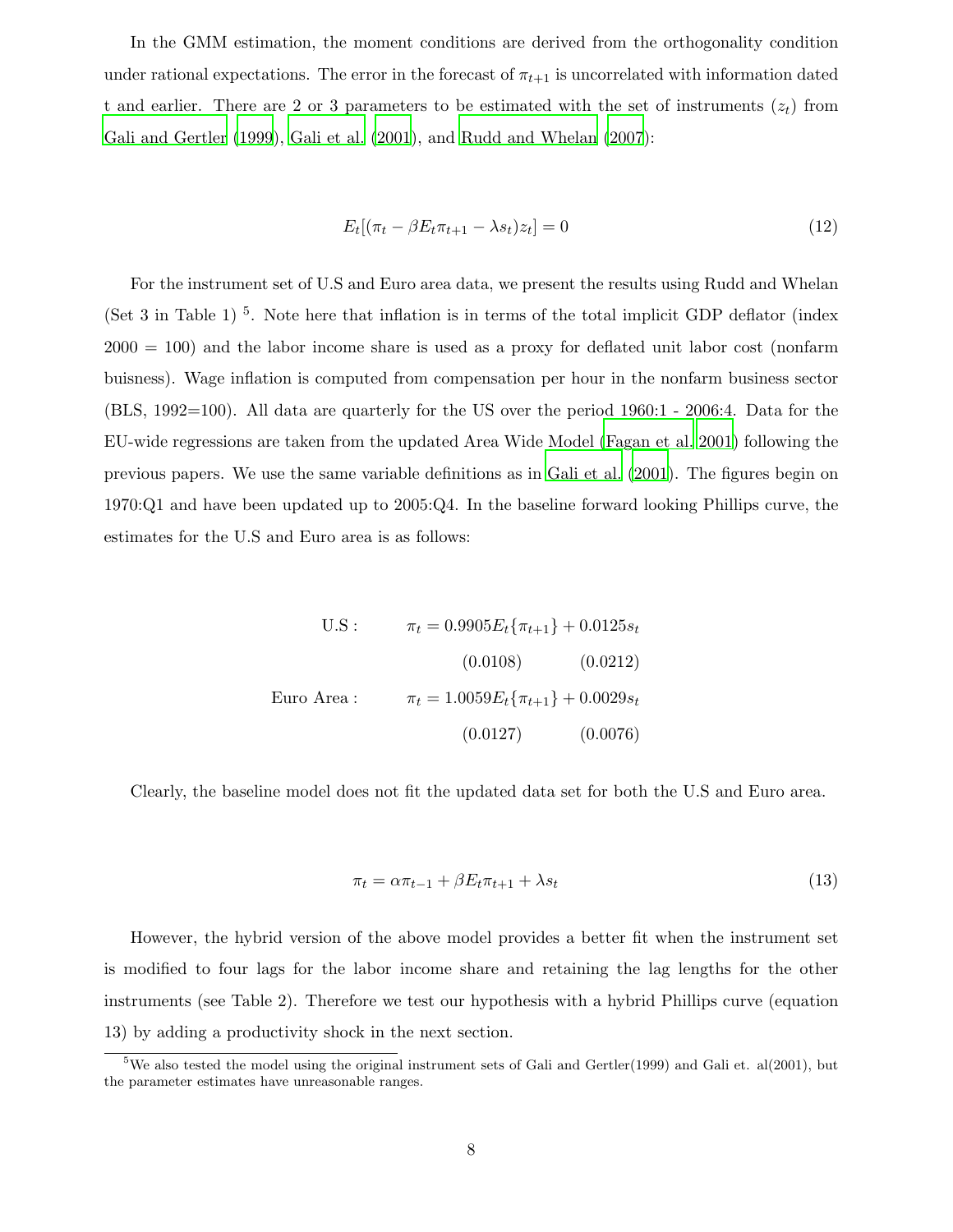|           | $\alpha$ | 13                               | $\lambda$ | J-statistics |
|-----------|----------|----------------------------------|-----------|--------------|
| US        | 0.3637   | 0.6316                           | 0.0264    | 1.205        |
|           |          | $(0.0921)$ $(0.0906)$ $(0.0128)$ |           |              |
| Euro Area | 0.4233   | 0.5707                           | 0.0110    | 2.084        |
|           |          | $(0.2497)$ $(0.2477)$ $(0.0085)$ |           |              |

Table 2: GMM estimates of Hybrid Phillips curve

#### 4 Shifting the Phillips Curve with Productivity Shocks

As earlier stated the 'basic' specification has been criticized for not accounting for supply-side inflationary pressures and real rigidities which may be shifting the NKPC and producing a downward bias on parameter estimates of the (demand-side) driving force for inflation. Figure 2 depicts a similar story as the inflation-unemployment dynamics described in the introduction. Again, the early 1980s and late 1990s exhibit falling or steady inflation in the face of rising unit labor costs in the US. The relationship seems to hold more for the Euro area where there seems to be a consistent comovement of inflation and unit labor cost. Such shifts in the Phillips curve is attributed to productivity growth<sup>6</sup>.

One line of research has highlighted the adaptive process of agents' expectation formation in inflation-unemployment dynamics [\(Ball and Moffitt 2001,](#page-12-7) [Jiri 2004\)](#page-12-8). In particular, Ball and Moffit (2001) utilize a wage aspiration framework wherein additional wage inflationary pressure arises from the difference between productivity growth and workers aspiration for wage changes in response to past real wages and thus generating shifts of the Phillips curve with changes in productivity growth. As an alternative to Ball and Moffit's (2001) framework, [Karanassou and Sala \(2008\)](#page-12-9) show that productivity growth shifts the long-run Phillips curve where productivity growth factors into the mark-up and price-setting decision of firms.

Such specifications allow for the inclusion of productivity growth as a driver for inflation dynamics. <sup>7</sup> Drawing on the benchmark hybrid NKPC specification of Gali and Gertler (1999), and taking into account the model presented in section 2, a simple hybrid extension is one with four terms:

 ${}^{6}$ [Karanassou. M. and Snower \(2008a](#page-12-10)) proposes a "Chain Reaction Theory" utilizing a wage- and price-staggering framework to induce 'frictional growth' and a long-run tradeoff between inflation and unemployment. Examining a long time series data for the United Kingdom, [Hatton \(2007](#page-12-11)) also proposed a NAIRU that is shifting with productivity growth.

<sup>&</sup>lt;sup>7</sup>Blanchard and Gali (2007) utilized producer prices as supply shocks but also asserted that productivity growth plays a similar role (with opposite effect) in their model.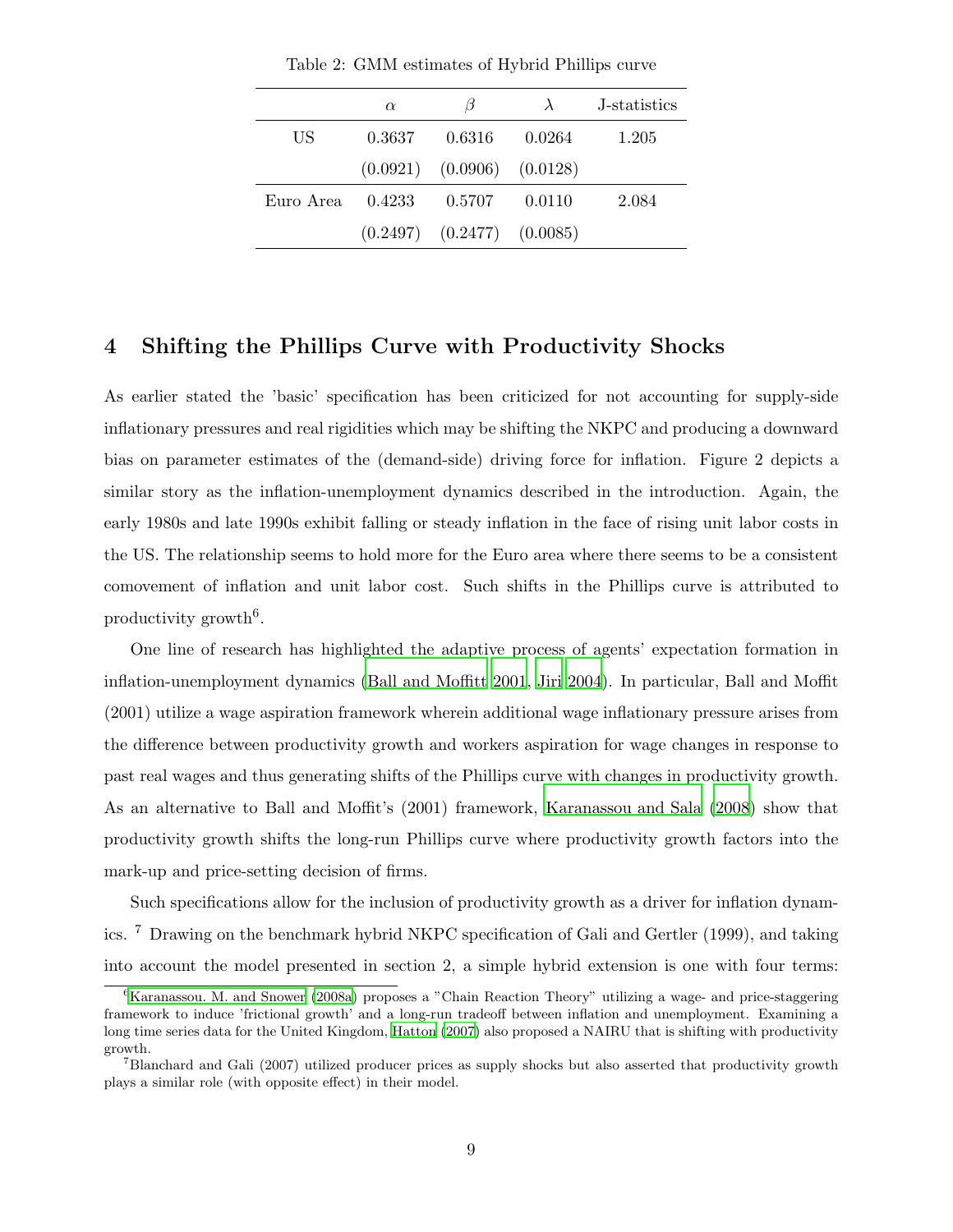

Figure 2: Unit labor share and Inflation in the US (left) and Euro area (right)

lagged inflation, inflation expectations, labor share, and productivity growth as the supply-side shock.

In order to investigate the impact of productivity shock, we estimate an augmented Phillips curve. The following six instrument variables  $(z_t)$  are used as the moment conditions in GMM: a constant, four lags of the labor share, and two lags each of inflation, wage inflation, output gap and the productivity shock. In the estimation, the following hybrid Phillips curve specification is employed where g is the growth rate of output per hour (nonfarm business,  $1992=100$ ):

$$
\pi_t = \alpha \pi_{t-1} + \beta E_t \pi_{t+1} + \lambda s_t + \delta g_t \tag{14}
$$

|           | $\alpha$ | $\beta$ | $\lambda$                                   | $\lambda$ | J-statistics |
|-----------|----------|---------|---------------------------------------------|-----------|--------------|
| US        | 0.4944   | 0.4957  | 0.0177                                      | $-0.0158$ | 2.896        |
|           |          |         | $(0.1007)$ $(0.0998)$ $(0.0122)$ $(0.0079)$ |           |              |
| Euro Area | -0.1760  | 0.8481  | 0.0005                                      | $-0.0668$ | 2.954        |
|           |          |         | $(0.4070)$ $(0.4247)$ $(0.0110)$ $(0.0618)$ |           |              |

Table 3: GMM estimates of Phillips curve with productivity shock

The results indicate that productivity shocks shift the Phillips curve downwards but it does not improve on the earlier estimates with regard to the parameter for labor share (Table 3). In the US, we find that productivity shocks have a significant impact and that alternative proxies for real marginal cost may be warranted <sup>8</sup>. On the other hand, the same cannot be said for the Euro area as both parameter estimates for the labor share and productivity shock are insignificant. From the GMM estimation results, there is evidence that productivity shocks account for some of the change

<sup>&</sup>lt;sup>8</sup>We tried to estimate the model with output gap instead of labor income share, but its estimates do not have any significant result.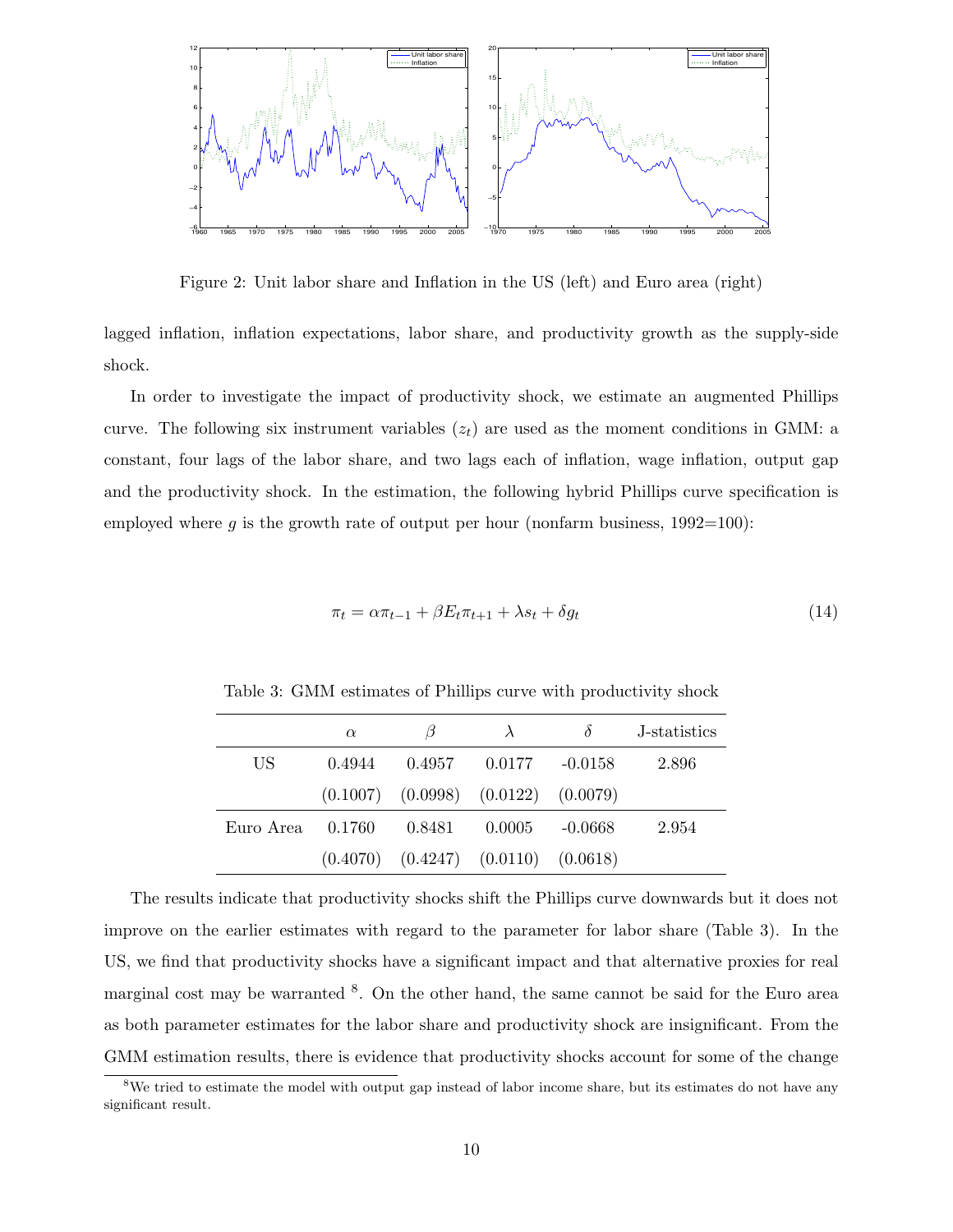in the inflation rate, at least in the US.

However, these results point to further investigation with regard to the interaction between real marginal cost (with labor share as a proxy) and productivity shocks beyond the theoretical derivation outlined in section 2. The above exercise lends support to criticisms made on the GMM estimation procedure predominantly used in estimating forward-looking models. As Rudd and Whelan (2007) point out, the estimation of the NKPC as generally done in the literature are sensitive to choice of instruments. Our results also verify that the estimated slope of the Phillips curve can be upward biased and insignificant with the inclusion of productivity shocks<sup>9</sup>.

### 5 Conclusion

Our results show that the empirical fit of unit labor cost-based Phillips curves seem to have worsened with the addition of new data. Notwithstanding the shortcomings of the GMM estimation procedure we followed, our empirical tests imply that productivity shocks may indeed be a relevant term using US and Euro area inflation data. This is in line with the stream of research proposing a Phillips curve that is shifting with supply shocks over time and provides some explanation for the inflationunemployment patterns in the New Economy of the roaring 90s in the US [\(Eller and Gordon 2002\)](#page-12-12). However, given the worse fit for the Euro area, the impact of productivity shocks appear limited in explaining inflation dynamics. The staggered price-setting scheme for European inflation seems to require the inclusion of other factors, for instance labor market rigidities.

In future works, these results may be further verified via the estimation of these empirical models using the multivariate VAR approach as in [Rudd and Whelan \(2006\)](#page-13-3). Another extension is to proceed in the direction of more systemic representations of inflation dynamics in Kalman filter approaches which may account for a time varying natural rate of unemployment. Furthermore, these type of models could be applied to other countries' inflation-unemployment data. Though, undoubtedly only a modest contribution, continuing on this line of research should lead to more precise estimates of the inflation-unemployment relationship as embodied in the New Keynesian Phillips curve. Finally, this exercise provides some impetus for further developments of theoretical models incorporating productivity growth in inflation dynamics.

<sup>9</sup>An alternative estimation procedure utilizing Maximum Likelihood estimation of a model which utilizes VARmodel based forecasts of the forward-looking component have also been more recently applied to the NKPC [\(Rudd and Whelan 2005,](#page-13-0) [Tillman 2005,](#page-13-4) [Jondeau and Bihan 2005](#page-12-4), [Muto 2007](#page-13-5))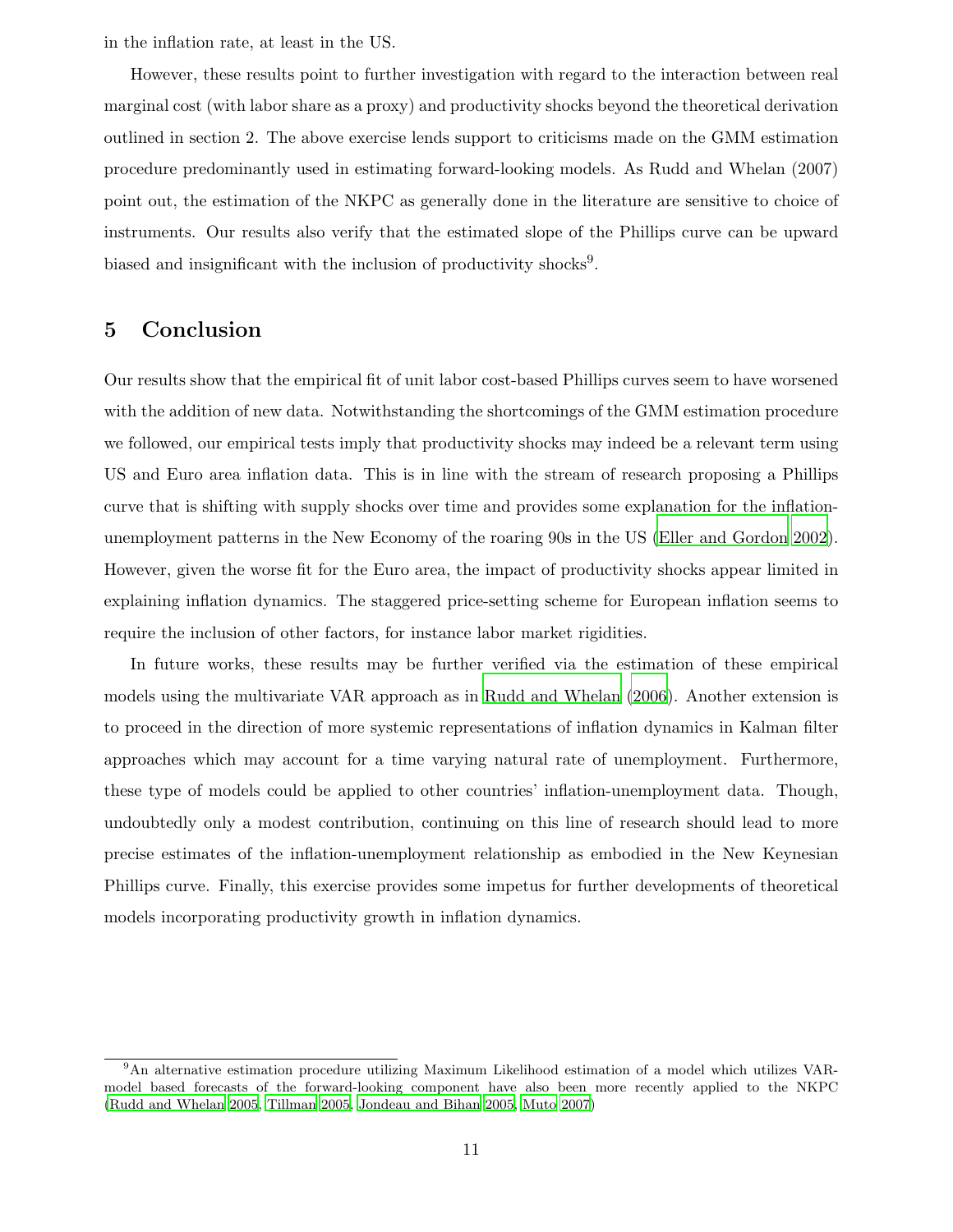# References

- <span id="page-12-7"></span>Ball, L. and Moffitt, R.: 2001, Productivity growth and the phillips curve, *NBER Working Paper No. 8421* .
- <span id="page-12-2"></span>Blanchard, O. and Gali, J.: 2007, Real wage rigidities and the new keynesian model, *Journal of Money, Credit and Banking* Vol. 39, No. 1, 35 – 65.
- <span id="page-12-12"></span>Eller, J. and Gordon, R.: 2002, Inflation and unemployment in the new economy: Is the tradeoff dead or alive?, *presented at Workshop on The Phillips Curve: New Theory and Evidence, Facfreningsrrelsens Institut Fr Ekonomisk Forskning* .
- <span id="page-12-6"></span>Fagan, G., Henry, J. and Mestre, R.: 2001, An area-wide model (awm) for the euro area., *ECB Working paper series* 42.
- <span id="page-12-3"></span>Gali, J.: 2008, *Monetary Policy, Inflation and the Business Cycle: An Introduction to the New Keynesian Framework*, Princeton University Press.
- <span id="page-12-0"></span>Gali, J. and Gertler, M.: 1999, Inflation dynanmics: A structural econometric analysis, *Journal of Monetary Economics* 44, 195–222.
- <span id="page-12-1"></span>Gali, J., Gertler, M. and Lopez-Salido, D.: 2001, European inflation dynamics, *European Economic Review* 45, 1237–1270.
- <span id="page-12-5"></span>Gordon, R.: 2008, The history of the phillips curve: An american perspective, *presented as the A.W.H. Phillips Invited Lecture at the Australasian Meetings of the Econometric Society* .
- <span id="page-12-11"></span>Hatton, T.: 2007, Can productivity growth explain the nairu? long-run evidence from britain 1871-1999., *Economica 74 (295)* pp. 475–491.
- <span id="page-12-8"></span>Jiri, S.: 2004, Productivity and the natural rate of unemployment, *DIW Berlin* Discussion Papers 461.
- <span id="page-12-4"></span>Jondeau, E. and Bihan, H. L.: 2005, Testing for the new keynesian phillips curve. additional international evidence, *Economic Modelling* 22, 521–550.
- <span id="page-12-9"></span>Karanassou, M. and Sala, H.: 2008, Productivity growth and the phillips curve: a reassessment of the us experience, *School of Economic at UNSW Discussion Paper* 06.
- <span id="page-12-10"></span>Karanassou. M., Sala, H. and Snower, D.: 2008a, Phillips curves and unemployment dynamics: A critique and a holistic perspective, *Kiel Working Papers 1441, Kiel Institute for the World Economy* .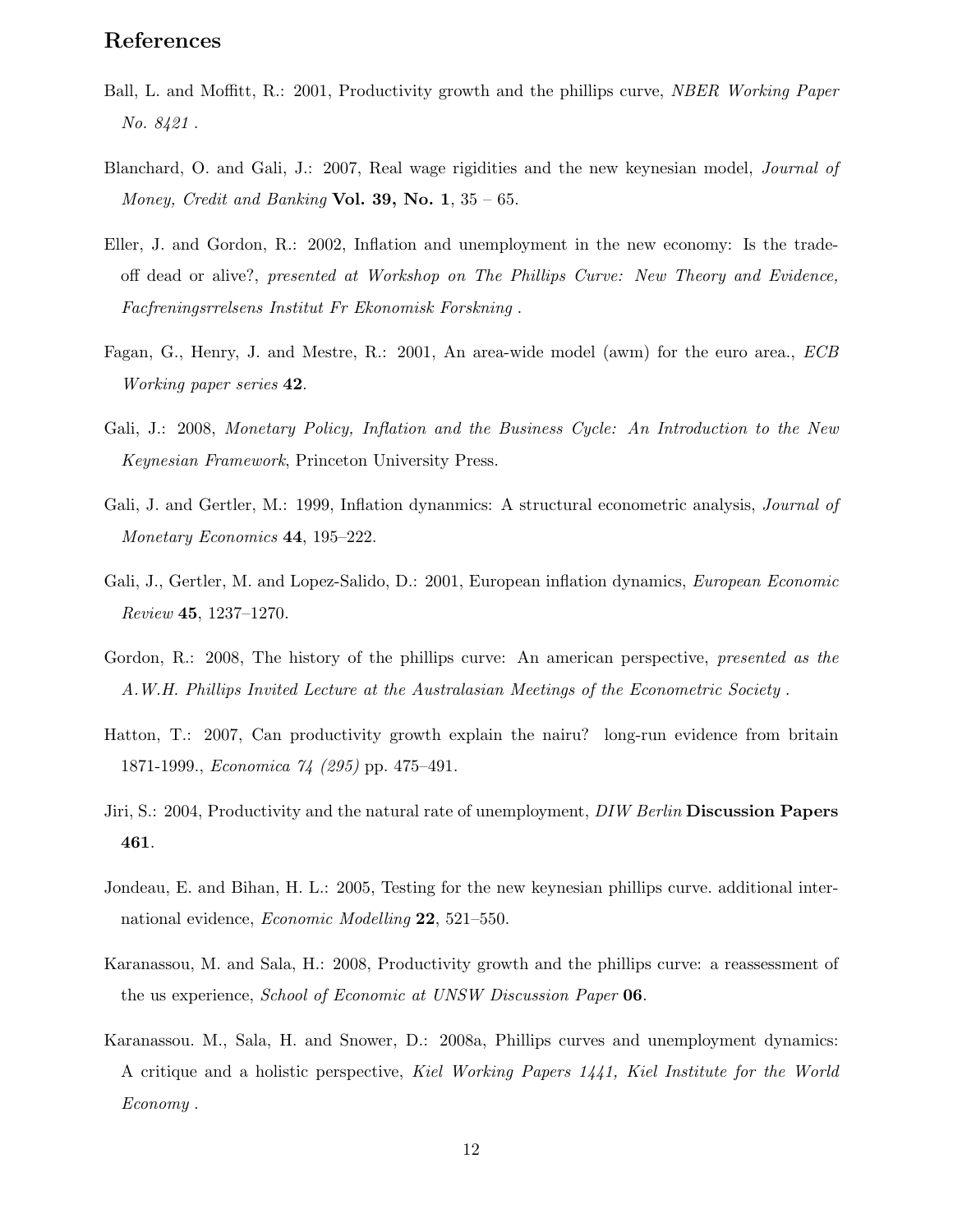- <span id="page-13-2"></span>Karanassou. M., Sala, H. and Snower, D.: 2008b, Long-run inflation-unemployment dynamics: The spanish phillips curve and economic policy, *Journal of Policy Modeling 30* pp. 279–300.
- <span id="page-13-5"></span>Muto, I.: 2007, Estimating a new keynesian phillips curve with a corrected measure of real marginal cost: Evidence in japan, *Unpublished* .
- <span id="page-13-0"></span>Rudd, J. and Whelan, K.: 2005, New tests of the new-keynesian phillips curve, *Journal of Monetary Economics* 52, 1167–1181.
- <span id="page-13-3"></span>Rudd, J. and Whelan, K.: 2006, Can rational expectations sticky-price models explain inflation dynamics?, *American Economic Review* vol. 96(1), 303–320.
- <span id="page-13-1"></span>Rudd, J. and Whelan, K.: 2007, Modeling inflation dynamics: A critical review of recent research, *Journal of Money, Credit and Banking* Vol. 39, No.1, 155–170.
- <span id="page-13-4"></span>Tillman, P.: 2005, The new keynesian phillips curve in europe: does it fit or does it fail?, *Deutsche Bundesbank Discussion Paper Series 1: Studies of the Economic Research Centre* No. 04/2005.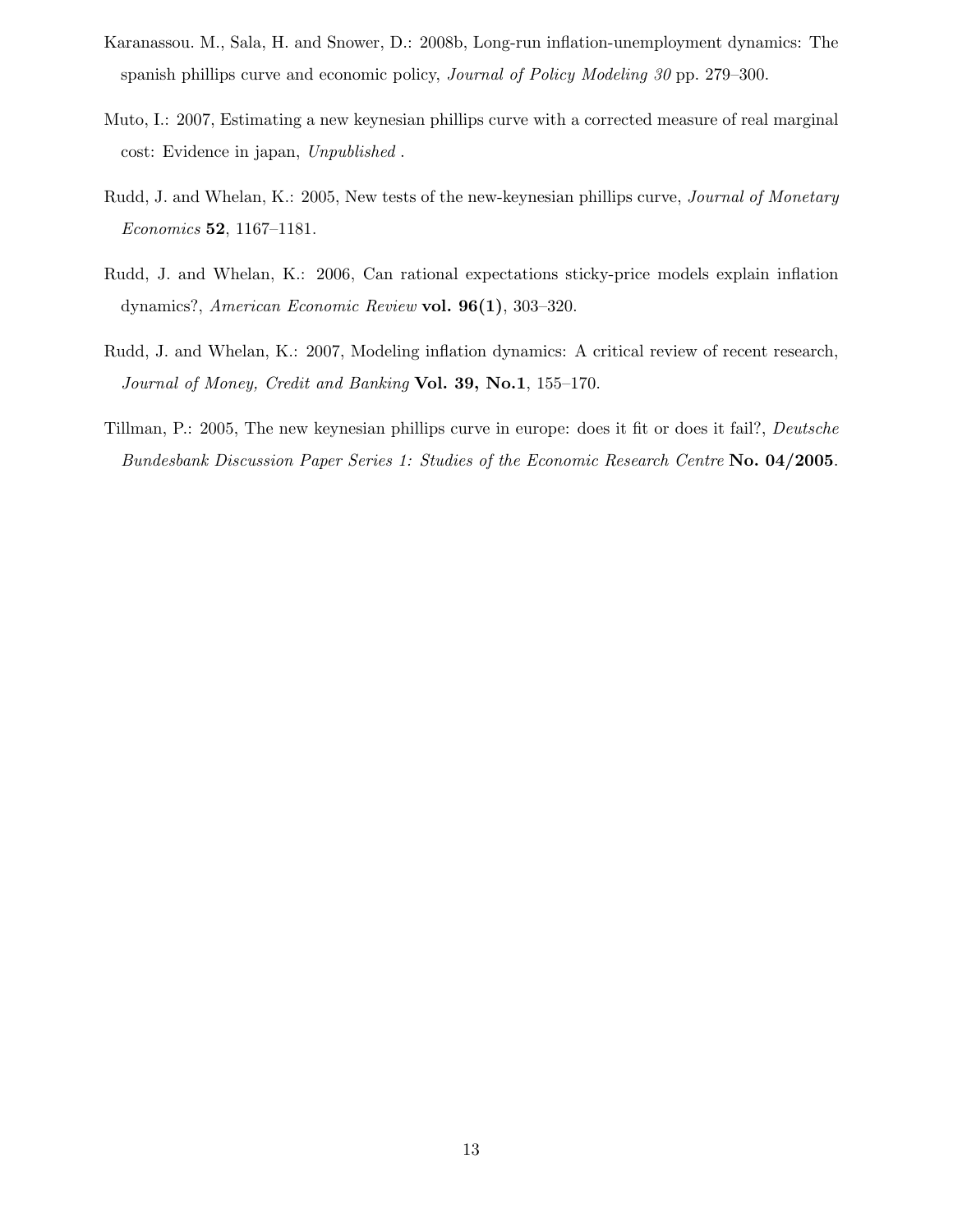# Appendix Derivation of NKPC with Productivity Shock

From equation (10) outlining the optimal reset price:

$$
\widetilde{p_t^*(j)} = \frac{(1-\alpha)(1-\beta\theta_p)}{1+\alpha(\theta-1)} E_t \sum_{i=0}^{\infty} (\beta\theta_p)^i \left( \widetilde{mc_{t+i}^{AV}} + \frac{\theta\alpha}{1-\alpha} \widetilde{p_{t+i}} - \frac{a_t}{1-\alpha} \right)
$$
(15)

With Calvo pricing,  $\tilde{p}_t = (1 - \theta_p) \tilde{p}_t^* + \theta_p \tilde{p}_{t-1}$ . Therefore:

$$
\widetilde{p_t^*} = \frac{\widetilde{p_t} - \theta_p \widetilde{p_{t-1}}}{1 - \theta_p} \tag{16}
$$

and equating with the first equation:

$$
\frac{\widetilde{p}_t - \theta_p \widetilde{p_{t-1}}}{1 - \theta_p} = \frac{(1 - \alpha)(1 - \beta \theta_p)}{1 + \alpha(\epsilon_p - 1)} E_t \sum_{i=0}^{\infty} (\beta \theta_p)^i \left( \widetilde{mc_{t+i}^{AV}} + \frac{\theta \alpha}{1 - \alpha} \widetilde{p_{t+i}} - \frac{a_t}{1 - \alpha} \right)
$$
(17)

or

$$
\widetilde{p}_t - \theta_p \widetilde{p_{t-1}} = \frac{(1 - \theta_p)(1 - \alpha)(1 - \beta \theta_p)}{1 + \alpha(\epsilon_p - 1)} E_t \sum_{i=0}^{\infty} (\beta \theta_p)^i \left( \widetilde{mc_{t+i}^{AV}} + \frac{\theta \alpha}{1 - \alpha} \widetilde{p_{t+i}} - \frac{a_t}{1 - \alpha} \right)
$$
(18)

and

$$
E_t \left\{ \widetilde{p_t} - \theta_p \widetilde{p_{t-1}} \right\} = \frac{(1 - \theta_p)(1 - \alpha)(1 - \beta \theta_p)}{1 + \alpha(\epsilon_p - 1)} E_t \sum_{i=0}^{\infty} (\beta \theta_p)^i \left( \widetilde{mc_{t+i}^{AV}} + \frac{\theta \alpha}{1 - \alpha} \widetilde{p_{t+i}} - \frac{a_t}{1 - \alpha} \right)
$$
(19)

Multiplying the last equation with  $\beta\theta_p$  and subtracting the result from the preceding equation yields:

$$
(\widetilde{p}_t - \theta_p \widetilde{p}_{t-1}) - \beta \theta_p (E_t \{\widetilde{p}_t - \theta_p \widetilde{p}_{t-1}\}) = \frac{(1 - \theta_p)(1 - \alpha)(1 - \beta \theta_p)}{1 + \alpha(\epsilon_p - 1)} \left\{ \widetilde{MC_t^{AV}} + \frac{\epsilon_p - x}{1 - \alpha} \widetilde{p}_t - \frac{1}{1 - \alpha} a_t \right\} \tag{20}
$$

$$
= \frac{(1 - \theta_p)(1 - \alpha)(1 - \beta \theta_p)}{1 + \alpha(\epsilon_p - 1)} \left\{ \widetilde{MC_t^{realAV}} + \widetilde{p}_t + \frac{\epsilon_p \alpha}{1 - \alpha} \widetilde{p}_t - \frac{1}{1 - \alpha} a_t \right\}
$$

Thus:

$$
\theta_p \widetilde{p_t} - \theta_p \widetilde{p_{t-1}} - \beta \theta_p E_t \left\{ \widetilde{p_{t+1}} - \widetilde{p_t} \right\} = \frac{(1 - \theta_p)(1 - \alpha)(1 - \beta \theta_p)}{1 + \alpha(\epsilon_p - 1)} M \widetilde{C}^{\text{realAV}} - \frac{(1 - \theta_p)(1 - \beta \theta_p)}{1 + \alpha(\epsilon_p - 1)} a_t \tag{21}
$$